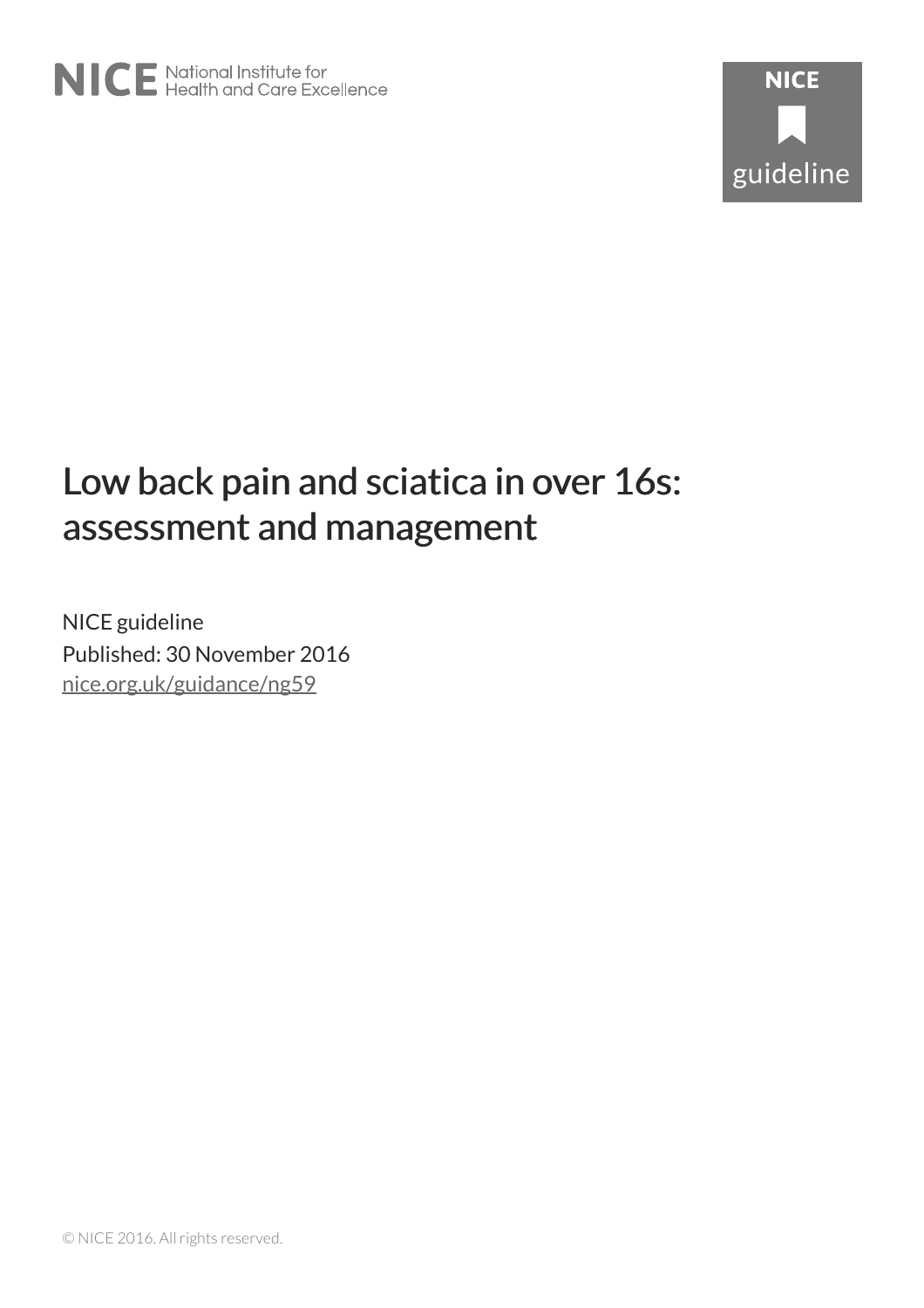# Your responsibility

The recommendations in this guideline represent the view of NICE, arrived at after careful consideration of the evidence available. When exercising their judgement, professionals are expected to take this guideline fully into account, alongside the individual needs, preferences and values of their patients or service users. The application of the recommendations in this guideline are not mandatory and the guideline does not override the responsibility of healthcare professionals to make decisions appropriate to the circumstances of the individual patient, in consultation with the patient and/or their carer or guardian.

Local commissioners and/or providers have a responsibility to enable the guideline to be applied when individual health professionals and their patients or service users wish to use it. They should do so in the context of local and national priorities for funding and developing services, and in light of their duties to have due regard to the need to eliminate unlawful discrimination, to advance equality of opportunity and to reduce health inequalities. Nothing in this guideline should be interpreted in a way that would be inconsistent with compliance with those duties.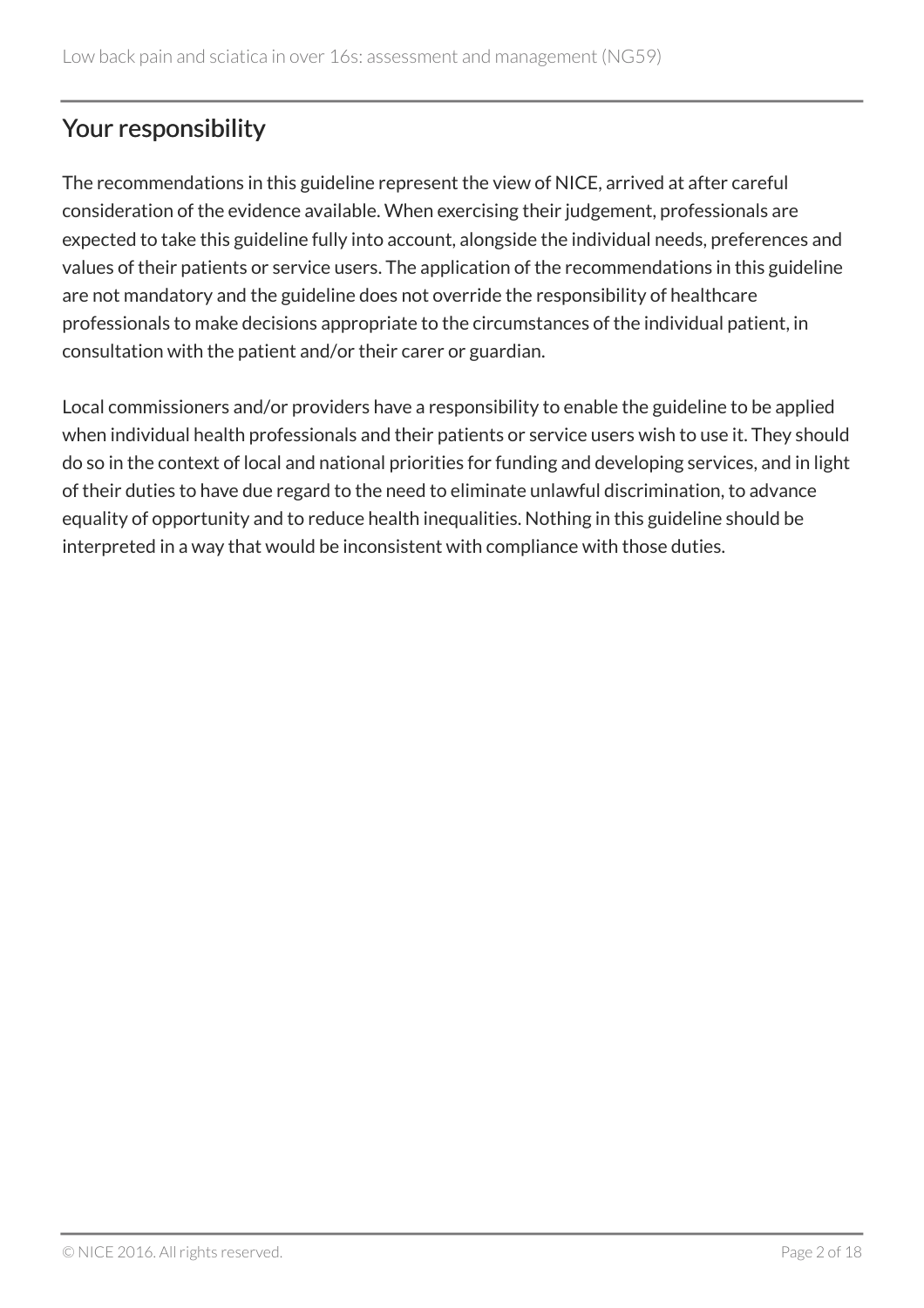# Contents

| $\overline{4}$ |
|----------------|
| $\overline{4}$ |
| 5              |
| 5              |
| 6              |
| 9              |
| 11             |
| 13             |
| 14             |
| 15             |
| 15             |
| 15             |
| 16             |
| 16             |
| 17             |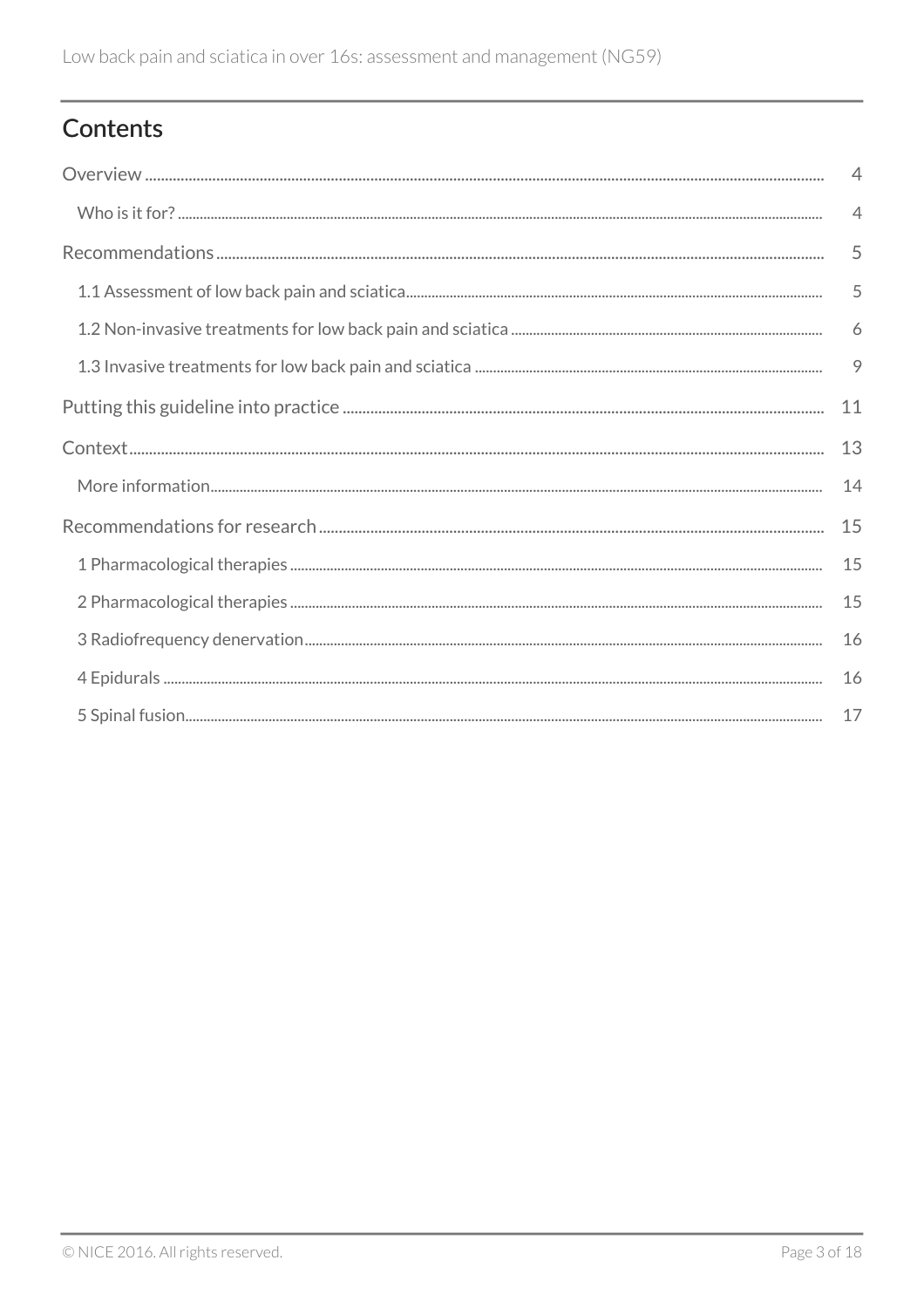This guideline replaces CG88.

# <span id="page-3-0"></span>**Overview**

This guideline covers assessing and managing low back pain and sciatica in people aged 16 and over. It outlines physical, psychological, pharmacological and surgical treatments to help people manage their low back pain and sciatica in their daily life. The guideline aims to improve people's quality of life by promoting the most effective forms of care for low back pain and sciatica.

# <span id="page-3-1"></span>*Who is it for?*

- Healthcare professionals
- Commissioners and providers of healthcare
- People with low back pain or sciatica, and their families and carers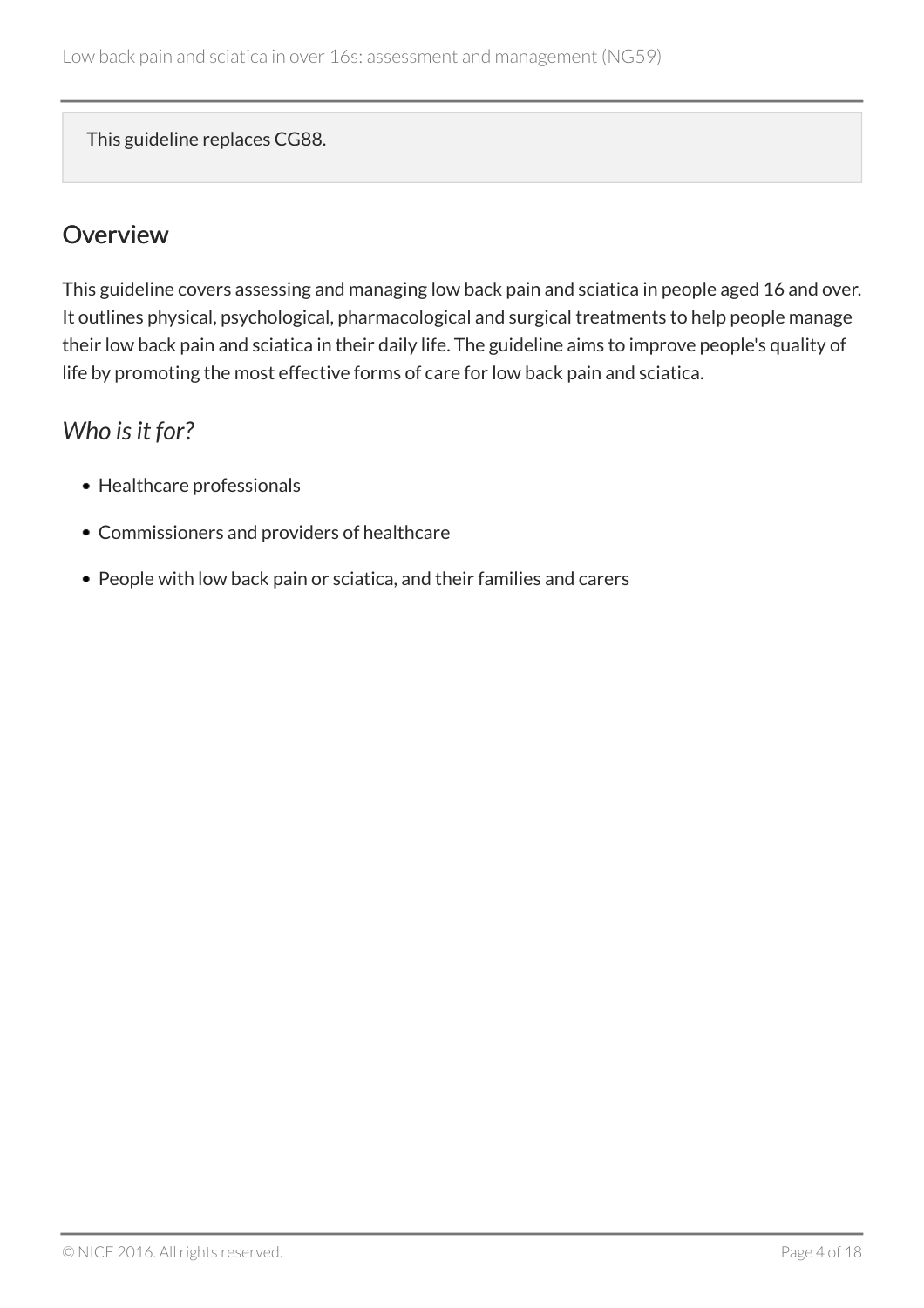### <span id="page-4-0"></span>Recommendations

People have the right to be involved in discussions and make informed decisions about their care, as described in [your care](https://www.nice.org.uk/about/nice-communities/public-involvement/your-care).

[Making decisions using NICE guidelines](http://www.nice.org.uk/about/what-we-do/our-programmes/nice-guidance/nice-guidelines/using-NICE-guidelines-to-make-decisions) explains how we use words to show the strength (or certainty) of our recommendations, and has information about prescribing medicines (including off-label use), professional guidelines, standards and laws (including on consent and mental capacity), and safeguarding.

### <span id="page-4-1"></span>*1.1 Assessment of low back pain and sciatica*

#### Alternative diagnoses

- 1.1.1 Think about alternative diagnoses when examining or reviewing people with low back pain, particularly if they develop new or changed symptoms. Exclude specific causes of low back pain, for example, cancer, infection, trauma or inflammatory disease such as spondyloarthritis. If serious underlying pathology is suspected, refer to relevant NICE guidance on:
	- [Metastatic spinal cord compression in adults](http://www.nice.org.uk/guidance/cg75)
	- [Spinal injury](http://www.nice.org.uk/guidance/ng41)
	- [Spondyloarthritis](https://www.nice.org.uk/guidance/indevelopment/gid-cgwave0688)
	- [Suspected cancer](http://www.nice.org.uk/guidance/ng12)

#### Risk assessment and risk stratification tools

- 1.1.2 Consider using risk stratification (for example, the STarT Back risk assessment tool) at first point of contact with a healthcare professional for each new episode of low back pain with or without sciatica to inform shared decisionmaking about stratified management.
- 1.1.3 Based on risk stratification, consider:
	- simpler and less intensive support for people with low back pain with or without sciatica likely to improve quickly and have a good outcome (for example, reassurance, advice to keep active and guidance on self-management)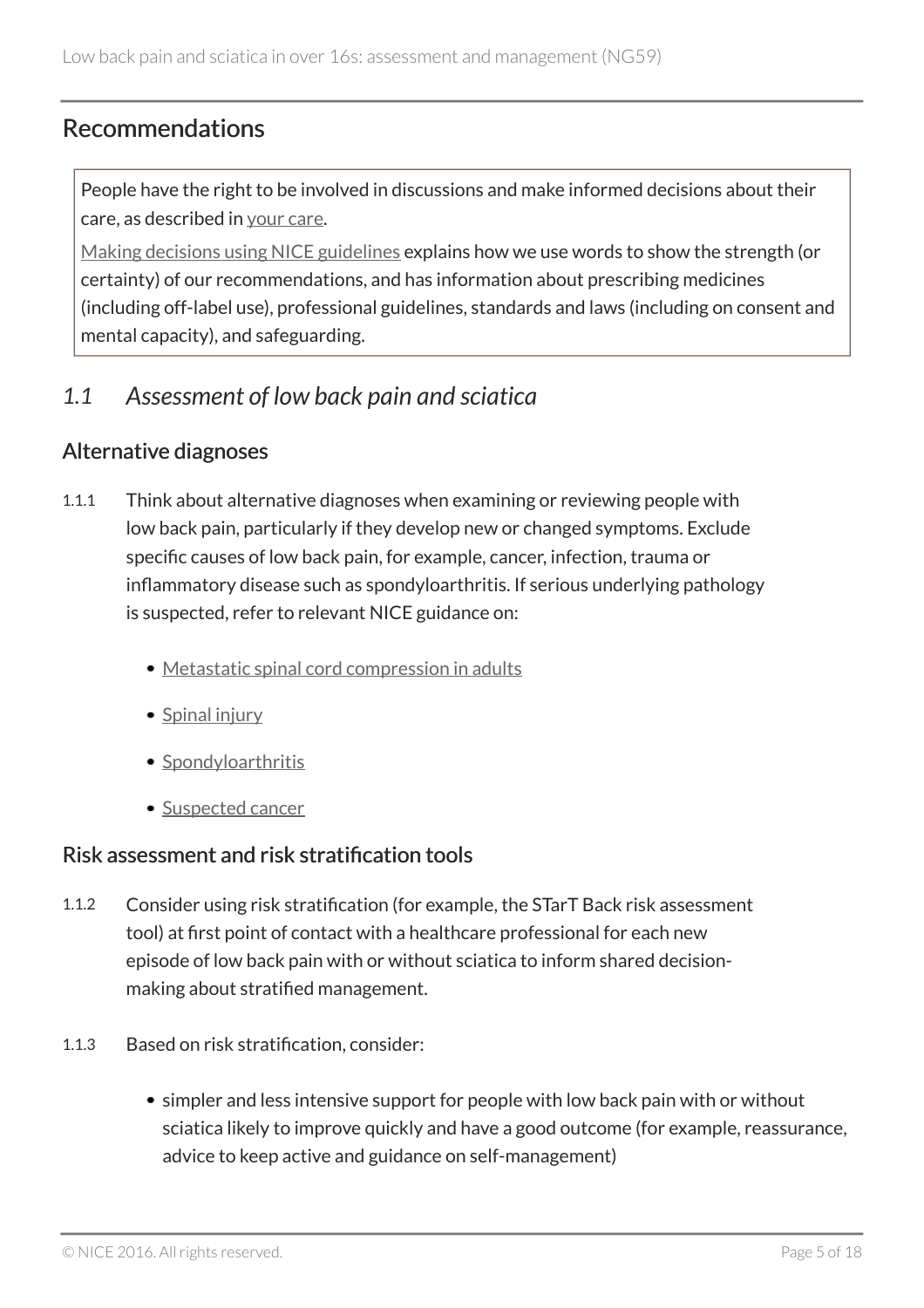more complex and intensive support for people with low back pain with or without sciatica at higher risk of a poor outcome (for example, exercise programmes with or without manual therapy or using a psychological approach).

### Imaging

- 1.1.4 Do not routinely offer imaging in a non-specialist setting for people with low back pain with or without sciatica.
- 1.1.5 Explain to people with low back pain with or without sciatica that if they are being referred for specialist opinion, they may not need imaging.
- 1.1.6 Consider imaging in specialist settings of care (for example, a musculoskeletal interface clinic or hospital) for people with low back pain with or without sciatica only if the result is likely to change management.
- <span id="page-5-0"></span>*1.2 Non-invasive treatments for low back pain and sciatica*

### Non-pharmacological interventions

#### *Self-management*

- 1.2.1 Provide people with advice and information, tailored to their needs and capabilities, to help them self-manage their low back pain with or without sciatica, at all steps of the treatment pathway. Include:
	- information on the nature of low back pain and sciatica
	- encouragement to continue with normal activities.

#### *Exercise*

1.2.2 Consider a group exercise programme (biomechanical, aerobic, mind–body or a combination of approaches) within the NHS for people with a specific episode or flare-up of low back pain with or without sciatica. Take people's specific needs, preferences and capabilities into account when choosing the type of exercise.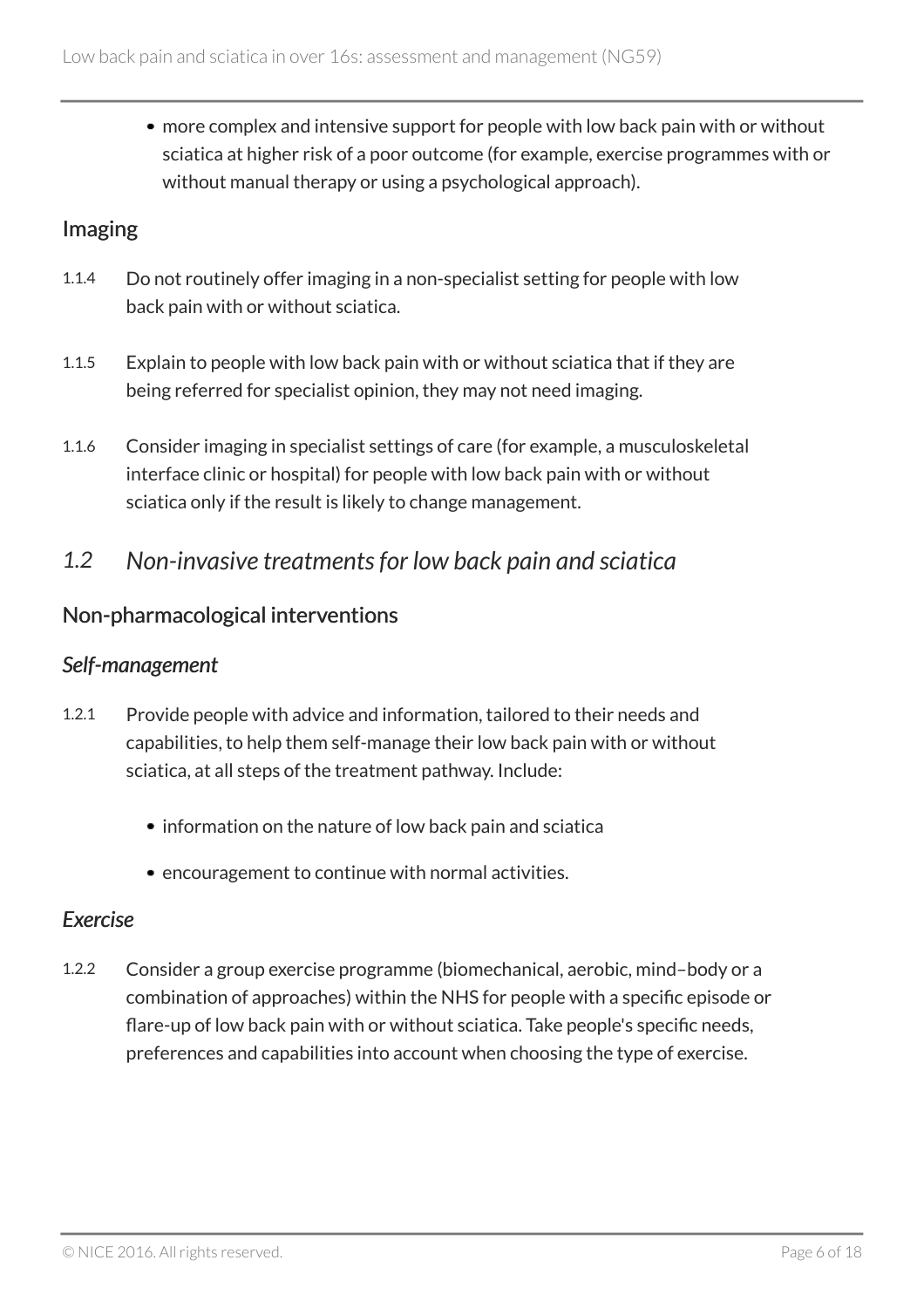### *Orthotics*

- 1.2.3 Do not offer belts or corsets for managing low back pain with or without sciatica.
- 1.2.4 Do not offer foot orthotics for managing low back pain with or without sciatica.
- 1.2.5 Do not offer rocker sole shoes for managing low back pain with or without sciatica.

#### *Manual therapies*

- 1.2.6 Do not offer traction for managing low back pain with or without sciatica.
- 1.2.7 Consider manual therapy (spinal manipulation, mobilisation or soft tissue techniques such as massage) for managing low back pain with or without sciatica, but only as part of a treatment package including exercise, with or without psychological therapy.

#### *Acupuncture*

1.2.8 Do not offer acupuncture for managing low back pain with or without sciatica.

#### *Electrotherapies*

- 1.2.9 Do not offer ultrasound for managing low back pain with or without sciatica.
- 1.2.10 Do not offer percutaneous electrical nerve simulation (PENS) for managing low back pain with or without sciatica.
- 1.2.11 Do not offer transcutaneous electrical nerve simulation (TENS) for managing low back pain with or without sciatica.
- 1.2.12 Do not offer interferential therapy for managing low back pain with or without sciatica.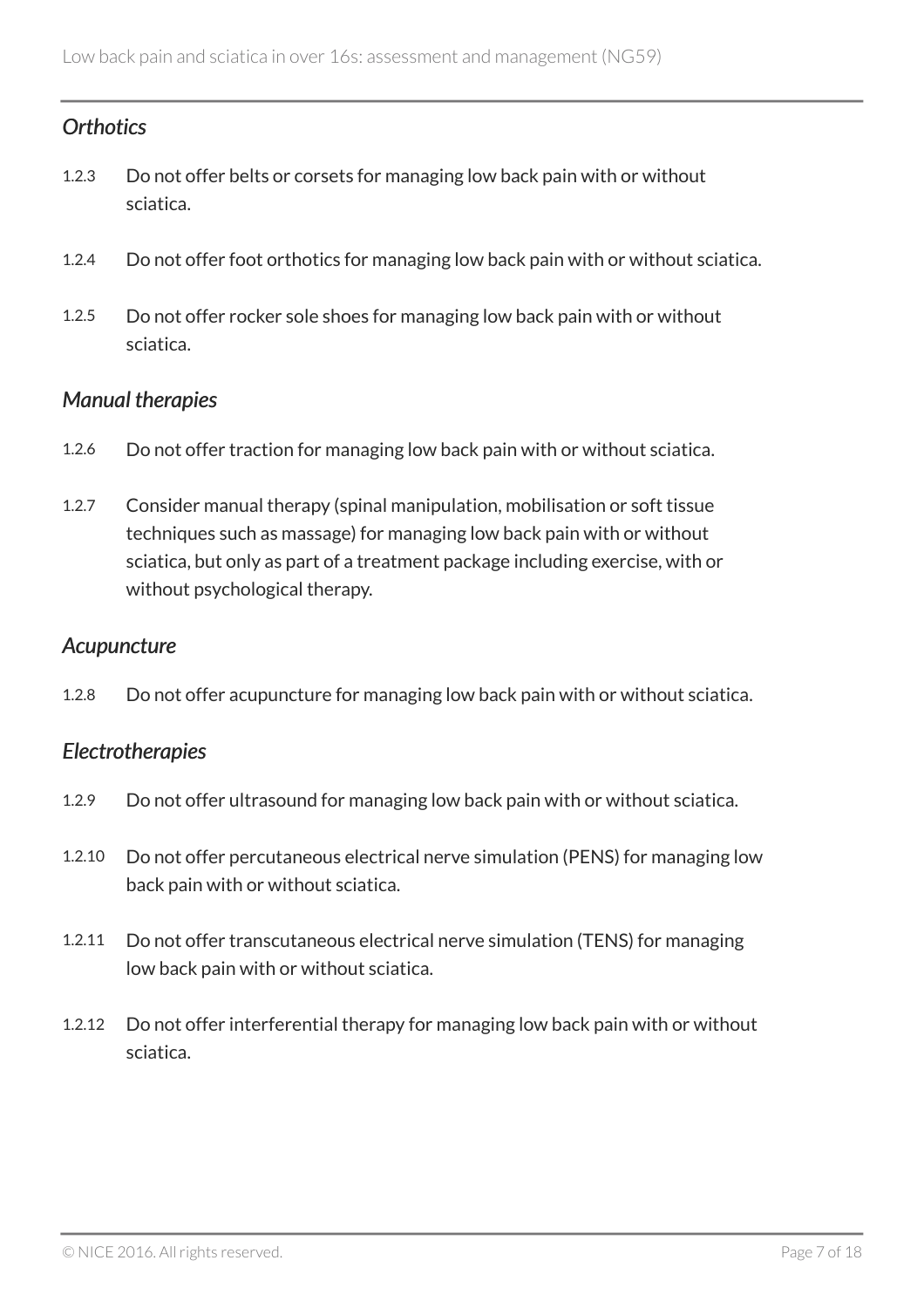### *Psychological therapy*

1.2.13 Consider psychological therapies using a cognitive behavioural approach for managing low back pain with or without sciatica but only as part of a treatment package including exercise, with or without manual therapy (spinal manipulation, mobilisation or soft tissue techniques such as massage).

#### *Combined physical and psychological programmes*

- 1.2.14 Consider a combined physical and psychological programme, incorporating a cognitive behavioural approach (preferably in a group context that takes into account a person's specific needs and capabilities), for people with persistent low back pain or sciatica:
	- when they have significant psychosocial obstacles to recovery (for example, avoiding normal activities based on inappropriate beliefs about their condition) or
	- when previous treatments have not been effective.

#### *Return-to-work programmes*

1.2.15 Promote and facilitate return to work or normal activities of daily living for people with low back pain with or without sciatica.

#### Pharmacological interventions

- 1.2.16 For recommendations on pharmacological management of sciatica, see NICE's guideline on [neuropathic pain in adults](http://www.nice.org.uk/guidance/cg173).
- 1.2.17 Consider oral non-steroidal anti-inflammatory drugs (NSAIDs) for managing low back pain, taking into account potential differences in gastrointestinal, liver and cardio-renal toxicity, and the person's risk factors, including age.
- 1.2.18 When prescribing oral NSAIDs for low back pain, think about appropriate clinical assessment, ongoing monitoring of risk factors, and the use of gastroprotective treatment.
- 1.2.19 Prescribe oral NSAIDs for low back pain at the lowest effective dose for the shortest possible period of time.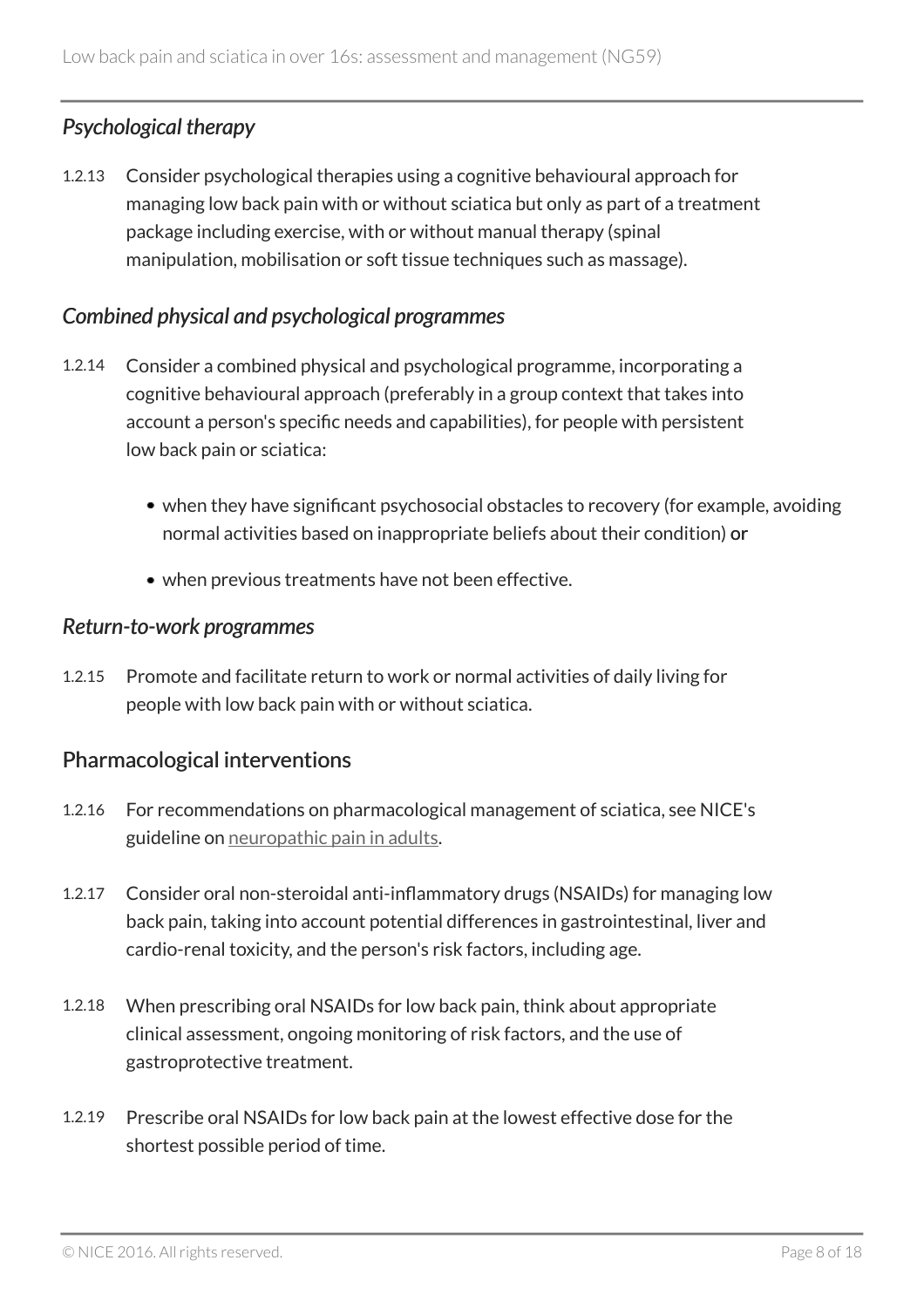- 1.2.20 Consider weak opioids (with or without paracetamol) for managing acute low back pain only if an NSAID is contraindicated, not tolerated or has been ineffective.
- 1.2.21 Do not offer paracetamol alone for managing low back pain.
- 1.2.22 Do not routinely offer opioids for managing acute low back pain (see recommendation 1.2.20).
- 1.2.23 Do not offer opioids for managing chronic low back pain.
- 1.2.24 Do not offer selective serotonin reuptake inhibitors, serotonin–norepinephrine reuptake inhibitors or tricyclic antidepressants for managing low back pain.
- 1.2.25 Do not offer anticonvulsants for managing low back pain.
- <span id="page-8-0"></span>*1.3 Invasive treatments for low back pain and sciatica*

#### Non-surgical interventions

#### *Spinal injections*

1.3.1 Do not offer spinal injections for managing low back pain.

#### *Radiofrequency denervation*

- 1.3.2 Consider referral for assessment for radiofrequency denervation for people with chronic low back pain when:
	- non-surgical treatment has not worked for them and
	- the main source of pain is thought to come from structures supplied by the medial branch nerve and
	- they have moderate or severe levels of localised back pain (rated as 5 or more on a visual analogue scale, or equivalent) at the time of referral.
- 1.3.3 Only perform radiofrequency denervation in people with chronic low back pain after a positive response to a diagnostic medial branch block.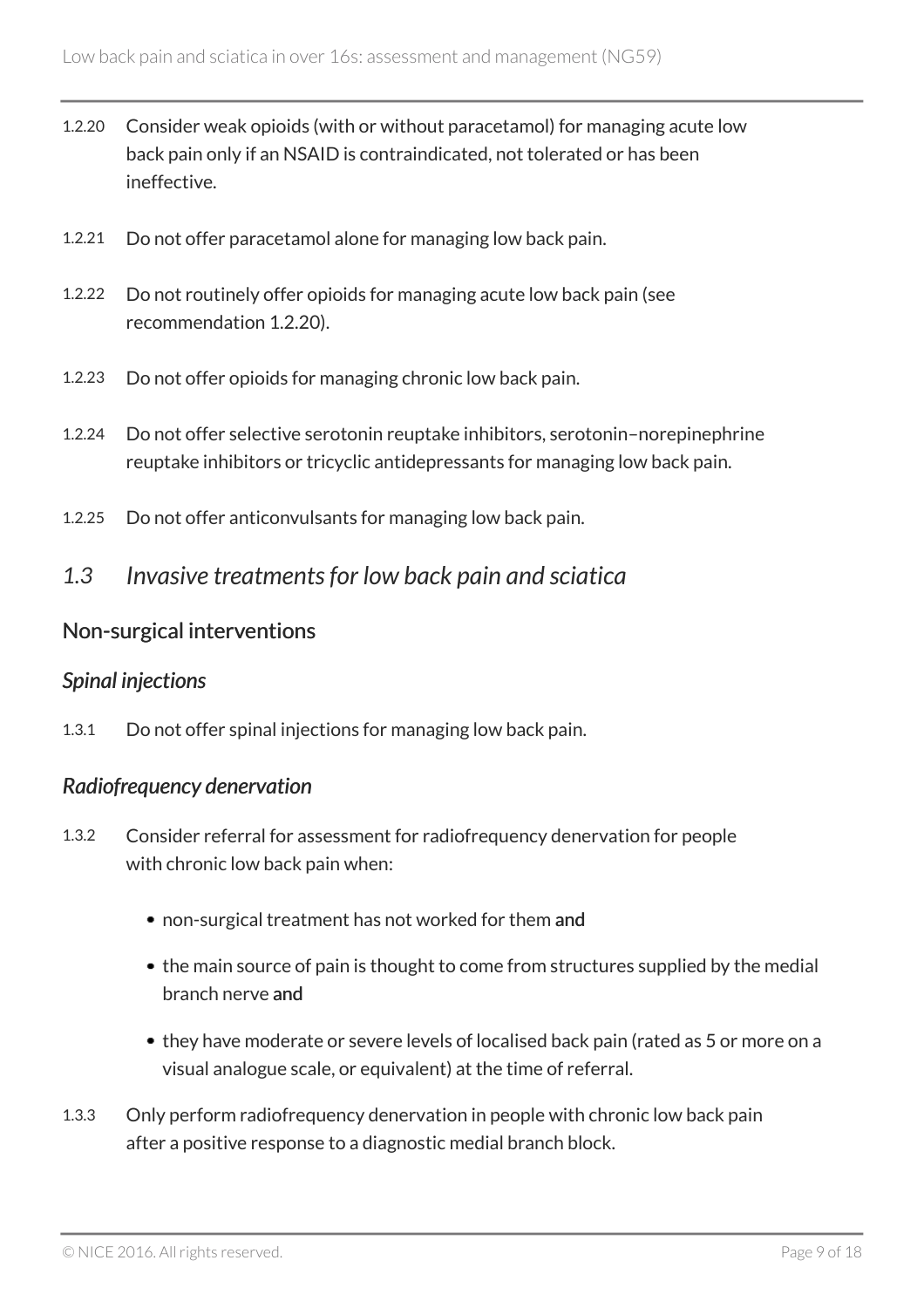1.3.4 Do not offer imaging for people with low back pain with specific facet join pain as a prerequisite for radiofrequency denervation.

#### *Epidurals*

- 1.3.5 Consider epidural injections of local anaesthetic and steroid in people with acute and severe sciatica.
- 1.3.6 Do not use epidural injections for neurogenic claudication in people who have central spinal canal stenosis.

#### Surgical interventions

#### *Surgery and prognostic factors*

1.3.7 Do not allow a person's BMI, smoking status or psychological distress to influence the decision to refer them for a surgical opinion for sciatica.

#### *Spinal decompression*

1.3.8 Consider spinal decompression for people with sciatica when non-surgical treatment has not improved pain or function and their radiological findings are consistent with sciatic symptoms.

#### *Spinal fusion*

1.3.9 Do not offer spinal fusion for people with low back pain unless as part of a randomised controlled trial.

#### *Disc replacement*

1.3.10 Do not offer disc replacement in people with low back pain.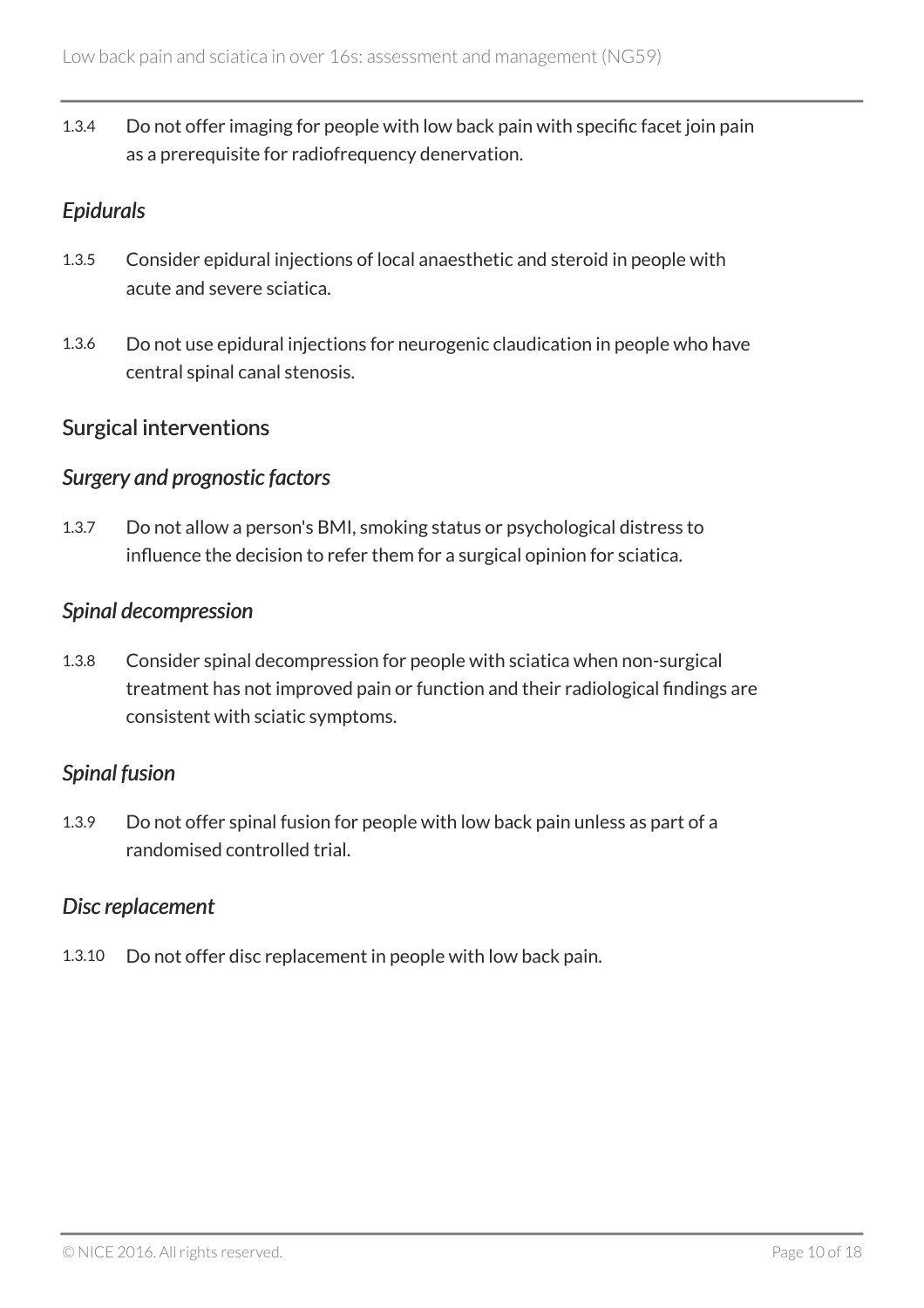# <span id="page-10-0"></span>Putting this guideline into practice

NICE has produced [tools and resources](http://www.nice.org.uk/guidance/ng59/resources) to help you put this guideline into practice.

Putting recommendations into practice can take time. How long may vary from guideline to guideline, and depends on how much change in practice or services is needed. Implementing change is most effective when aligned with local priorities.

Changes recommended for clinical practice that can be done quickly – like changes in prescribing practice – should be shared quickly. This is because healthcare professionals should use guidelines to guide their work – as is required by professional regulating bodies such as the General Medical and Nursing and Midwifery Councils.

Changes should be implemented as soon as possible, unless there is a good reason for not doing so (for example, if it would be better value for money if a package of recommendations were all implemented at once).

Different organisations may need different approaches to implementation, depending on their size and function. Sometimes individual practitioners may be able to respond to recommendations to improve their practice more quickly than large organisations.

Here are some pointers to help organisations put NICE guidelines into practice:

1. Raise awareness through routine communication channels, such as email or newsletters, regular meetings, internal staff briefings and other communications with all relevant partner organisations. Identify things staff can include in their own practice straight away.

2. Identify a lead with an interest in the topic to champion the guideline and motivate others to support its use and make service changes, and to find out any significant issues locally.

3. Carry out a baseline assessment against the recommendations to find out whether there are gaps in current service provision.

4. Think about what data you need to measure improvement and plan how you will collect it. You may want to work with other health and social care organisations and specialist groups to compare current practice with the recommendations. This may also help identify local issues that will slow or prevent implementation.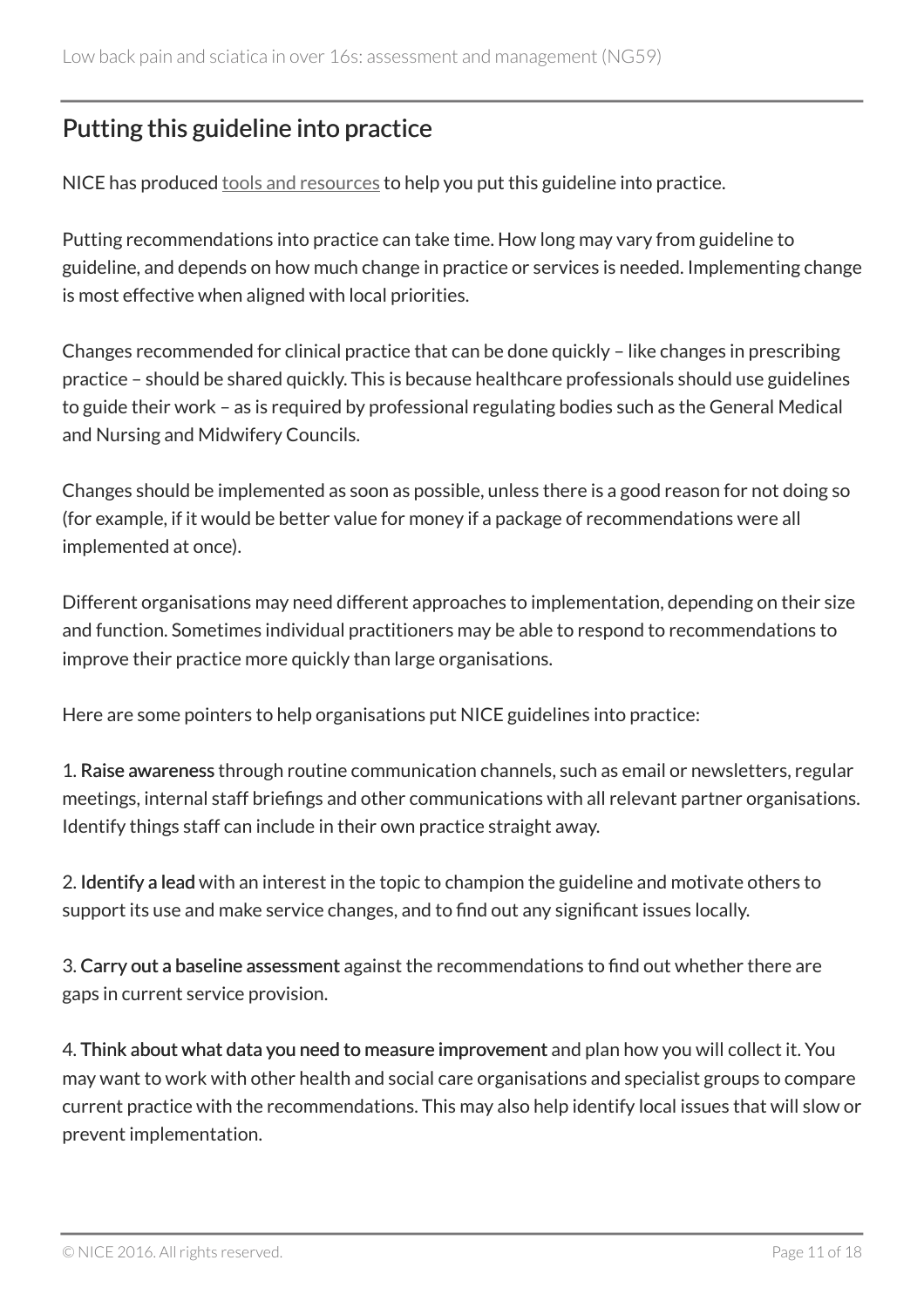5. Develop an action plan, with the steps needed to put the guideline into practice, and make sure it is ready as soon as possible. Big, complex changes may take longer to implement, but some may be quick and easy to do. An action plan will help in both cases.

6. For very big changes include milestones and a business case, which will set out additional costs, savings and possible areas for disinvestment. A small project group could develop the action plan. The group might include the guideline champion, a senior organisational sponsor, staff involved in the associated services, finance and information professionals.

7. Implement the action plan with oversight from the lead and the project group. Big projects may also need project management support.

8. Review and monitor how well the guideline is being implemented through the project group. Share progress with those involved in making improvements, as well as relevant boards and local partners.

NICE provides a comprehensive programme of support and resources to maximise uptake and use of evidence and guidance. See our [into practice](https://www.nice.org.uk/about/what-we-do/into-practice) pages for more information.

Also see Leng G, Moore V, Abraham S, editors (2014) [Achieving high quality care – practical](http://onlinelibrary.wiley.com/doi/10.1002/9781118543412.ch2/summary) [experience from NICE.](http://onlinelibrary.wiley.com/doi/10.1002/9781118543412.ch2/summary) Chichester: Wiley.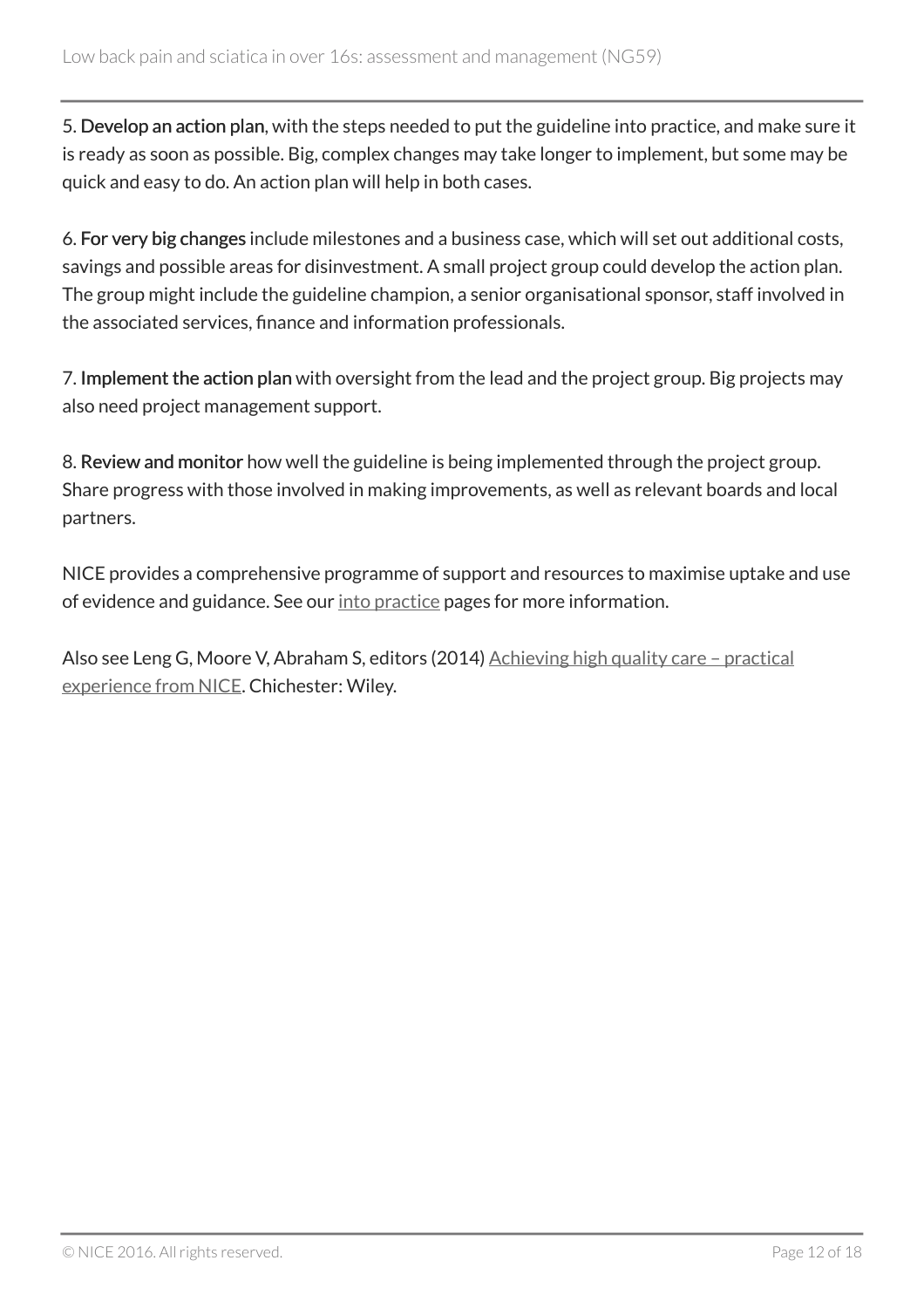# <span id="page-12-0"></span>**Context**

Low back pain that is not associated with serious or potentially serious causes has been described in the literature as 'non-specific', 'mechanical', 'musculoskeletal' or 'simple' low back pain. For consistency, we have used the term 'low back pain' throughout this guideline. However, 'nonspecific low back pain' was used when creating the review questions. Worldwide, low back pain causes more disability than any other condition. Episodes of back pain usually do not last long, with rapid improvements in pain and disability seen within a few weeks to a few months. Although most back pain episodes get better with initial primary care management, without the need for investigations or referral to specialist services, up to one-third of people say they have persistent back pain of at least moderate intensity a year after an acute episode needing care, and episodes of back pain often recur.

One of the greatest challenges with low back pain is identifying risk factors that may predict when a single back pain episode will become a long-term, persistent pain condition. When this happens, quality of life is often very low and healthcare resource use high.

Unlike the previous NICE guidance on the management of persistent low back pain between 6 weeks and 12 months, we have moved away from the traditional duration-based classification of low back pain (acute, sub-acute and chronic) and have looked at low back pain as a whole where risk of poor outcome at any time point is almost always more important than the duration of symptoms.

This guideline gives guidance on the assessment and management of both low back pain and sciatica from first presentation onwards in people aged 16 years and over.

We use 'sciatica' to describe leg pain secondary to lumbosacral nerve root pathology rather than the terms 'radicular pain' or 'radiculopathy', although they are more accurate. This is because 'sciatica' is a term that patients and clinicians understand, and it is widely used in the literature to describe neuropathic leg pain secondary to compressive spinal pathology.

This guideline does not cover the evaluation or care of people with sciatica with progressive neurological deficit or cauda equina syndrome. All clinicians involved in the management of sciatica should be aware of these potential neurological emergencies and know when to refer to an appropriate specialist.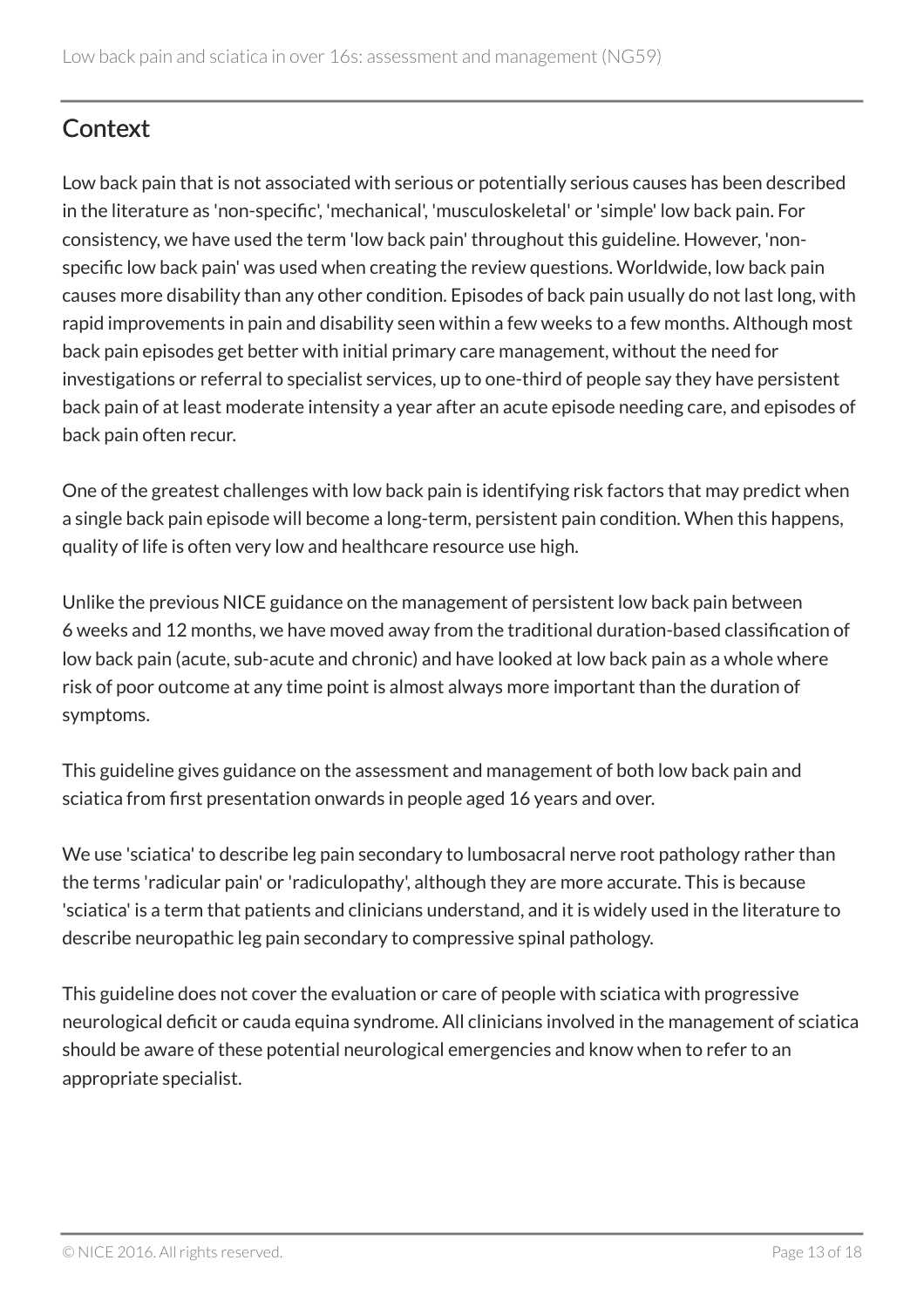We hope to address the inconsistent provision and implementation of the previous guidance and provide patients, carers and healthcare professionals with sensible, practical and evidence-based advice for managing this important and common problem.

### <span id="page-13-0"></span>*More information*

You can also see this guideline in the NICE pathway on low back pain and sciatica.

To find out what NICE has said on topics related to this guideline, see our web page on [low](https://www.nice.org.uk/guidance/conditions-and-diseases/musculoskeletal-conditions/low-back-pain) [back pain](https://www.nice.org.uk/guidance/conditions-and-diseases/musculoskeletal-conditions/low-back-pain).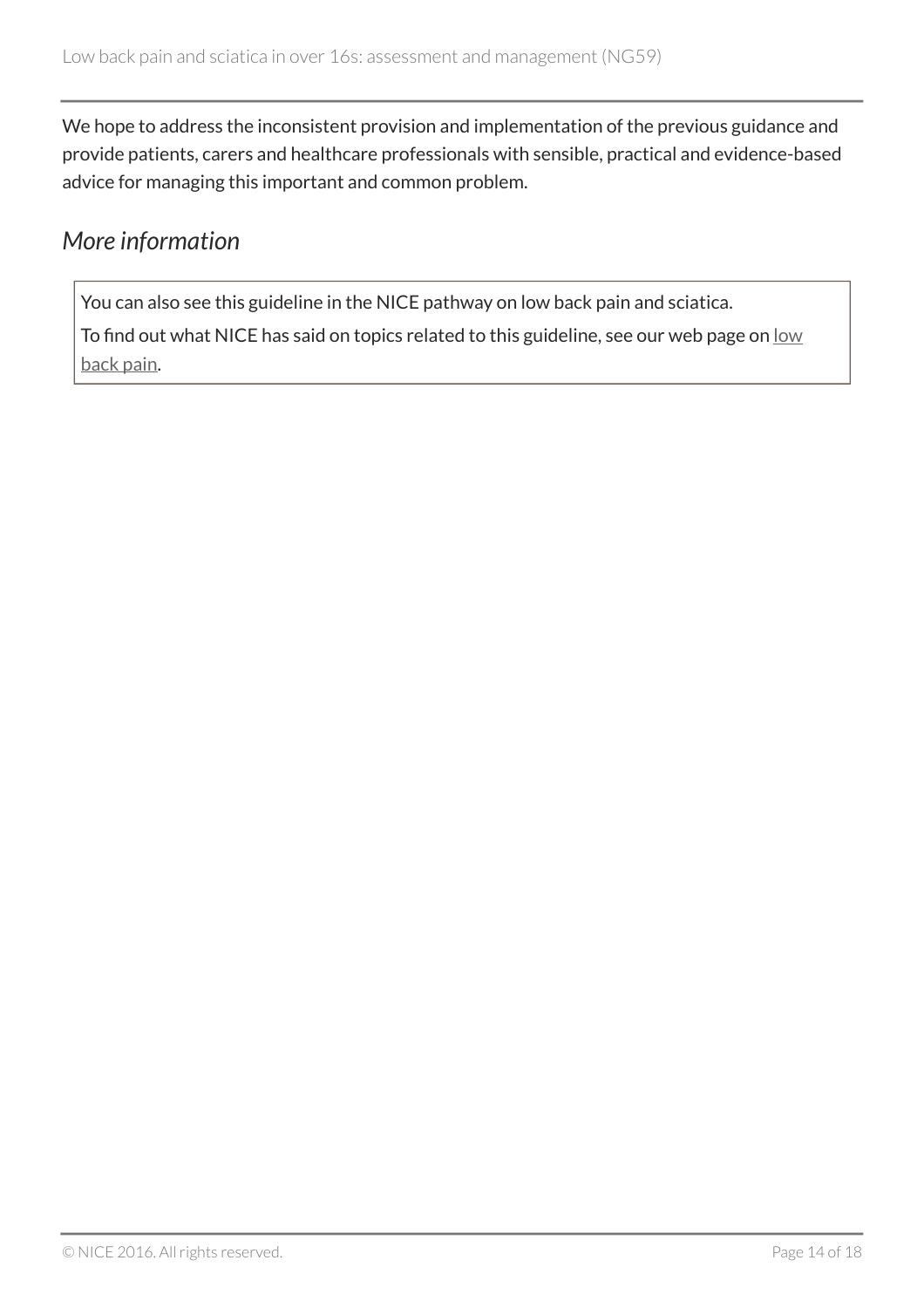## <span id="page-14-0"></span>Recommendations for research

The guideline committee has made the following recommendations for research. The committee's full set of research recommendations is detailed in the <u>[full guideline](http://www.nice.org.uk/Guidance/NG59/Evidence)</u>.

# <span id="page-14-1"></span>*1 Pharmacological therapies*

What is the clinical and cost effectiveness of benzodiazepines for the acute management of low back pain?

### Why this is important

Guidelines from many countries have said that muscle relaxants should be considered for shortterm use in people with low back pain when the paraspinal muscles are in spasm. The evidence for this mainly comes from studies on medications that are not licensed for this use in the UK. The 2009 NICE guideline on low back pain recommends to consider prescribing diazepam as a muscle relaxant in this situation, but the evidence base to support this particular medicine is extremely small. Benzodiazepines are not without risk of harm, even for short-term use. Because of this, there is a need to find out if diazepam is clinically and cost effective in the management of acute low back pain.

# <span id="page-14-2"></span>*2 Pharmacological therapies*

What is the clinical and cost effectiveness of codeine with and without paracetamol for the acute management of low back pain?

### Why this is important

Codeine, often together with paracetamol, is commonly prescribed in primary care to people presenting with acute low back pain. This often happens with people who cannot tolerate nonsteroidal anti-inflammatory drugs (NSAIDs) or when a person has contraindications to these medications. Although there is evidence that opioids are not effective in chronic low back pain, there are relatively few studies that look at their use for acute low back pain (a problem commonly seen in primary care). Also, it is not known if using paracetamol and codeine together has a synergistic effect in the treatment of back pain.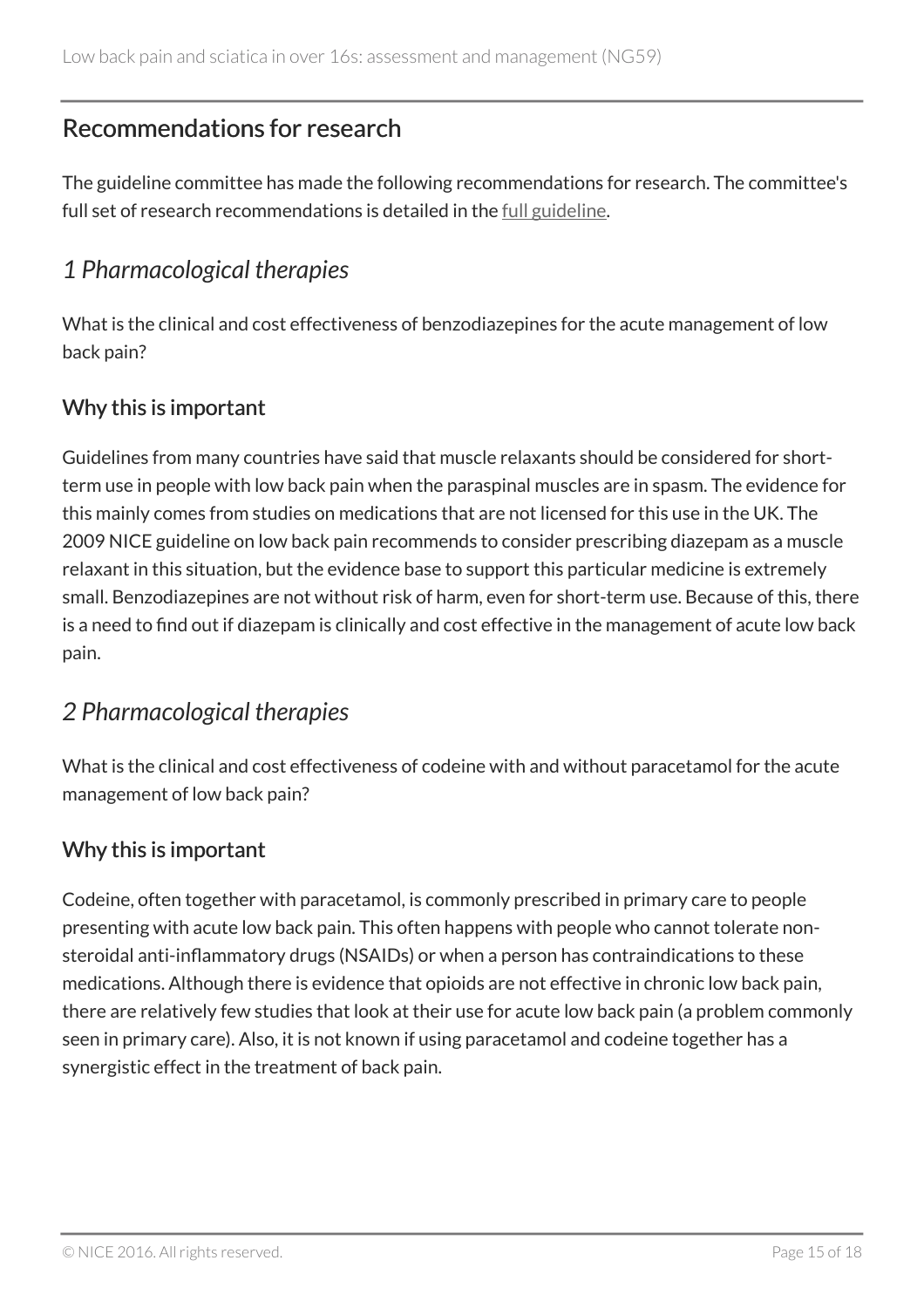### <span id="page-15-0"></span>*3 Radiofrequency denervation*

What is the clinical and cost effectiveness of radiofrequency denervation for chronic low back pain in the long term?

### Why this is important

Radiofrequency denervation is a minimally invasive and percutaneous procedure performed under local anaesthesia or light intravenous sedation. Radiofrequency energy is delivered along an insulated needle in contact with the target nerves. This focused electrical energy heats and denatures the nerve. This may allow axons to regenerate with time, requiring the repetition of the radiofrequency procedure.

The length of pain relief after radiofrequency denervation is uncertain. Data from randomised controlled trials suggest relief is at least 6–12 months but no study has reported longer-term outcomes. Pain relief for more than 2 years would not be an unreasonable clinical expectation. The economic model presented in this guideline suggested that radiofrequency denervation is likely to be cost effective if pain relief is above 16 months.

If radiofrequency denervation is repeated, we do not know whether the outcomes and duration of these outcomes are similar to the initial treatment. If repeated radiofrequency denervation is to be offered, we need to be more certain that this intervention is both effective and cost effective.

# <span id="page-15-1"></span>*4 Epidurals*

What is the clinical and cost effectiveness of image-guided compared with non-image-guided epidural injections for people with acute sciatica?

### Why this is important

Epidural injection of treatments, including corticosteroids, is commonly offered to people with sciatica. Epidural injection might improve symptoms, reduce disability and speed up return to normal activities. Several different procedures have been developed for epidural delivery of corticosteroids. Some practitioners inject through the caudal opening to the spinal canal in the sacrum (caudal epidural), but others inject through the foraminal space at the presumed level of nerve root irritation (transforaminal epidural).

Some people believe transforaminal epidurals might be most effective because they deliver corticosteroids directly to the region where the nerve root might be compromised. But because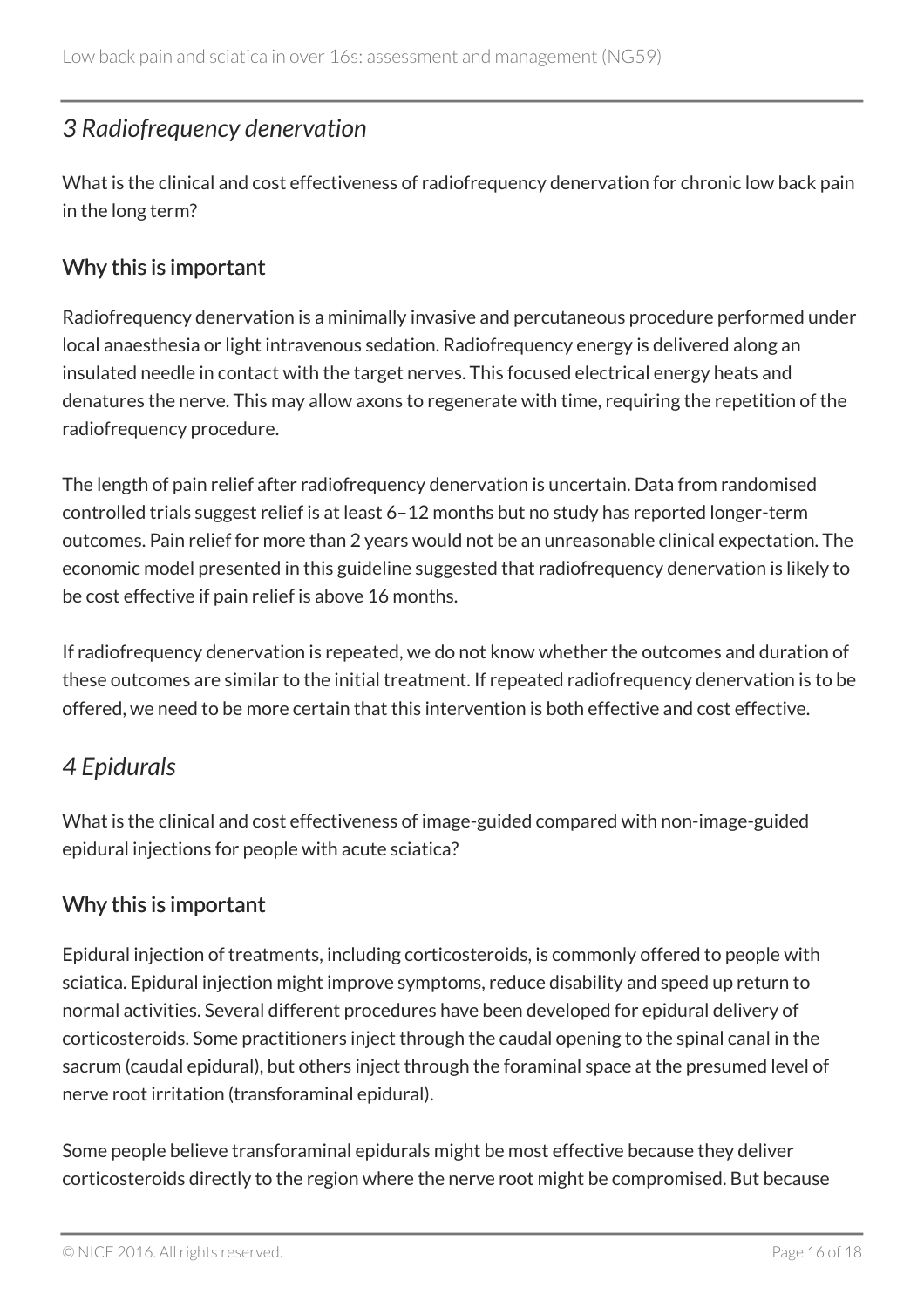transforaminal epidural injection needs imaging, usually within a specialist setting, this potentially limits treatment access and increases costs. Caudal epidural injection can be done without imaging, or with ultrasound guidance in a non-specialist setting. But it has been argued the treatment might not reach the affected nerve root, meaning this method might not be as effective as transforaminal injection.

Evidence that one method is clearly better than the other is currently lacking. Use of the 2 methods varies between healthcare providers, and people whose sciatica does not respond to caudal corticosteroid injection might go on to have image-guided epidural injection. This means people with sciatica might currently experience unnecessary symptoms at unnecessary cost to the NHS than they would if the most clinically and cost-effective way of delivering epidural corticosteroid injections was always used.

# <span id="page-16-0"></span>*5 Spinal fusion*

Should people with low back pain be offered spinal fusion as a surgical option?

### Why this is important

An increasing number of procedures have been proposed for surgically managing low back pain. One of these procedures is surgical fixation with internal metalwork applied from the back, front, side, or any combination of the 3 routes. The cost of these operations has risen, and now that minimally invasive approaches are used, more of these operations are done with uncertain benefit.

As well as the cost, surgery can lead to complications – some studies report around a 20% complication rate in the short to medium term. There have been several studies (both randomised and cohort) looking at the clinical effectiveness of spinal fusion versus usual care, no surgery, different surgeries, and other treatments. Overall, the studies do not show a clear advantage of fusion but do show some modest benefit for some elements of pain, function and quality of life. The studies also show healthcare use was lower. It is not known what treatments should be tried before surgery is considered. The evidence from the studies was weak because of low numbers of patients, large crossover and in-case selection bias. This means there is a need for a large, multicentre randomised trial with sufficient power to answer these important questions.

ISBN: 978-1-4731-2186-7